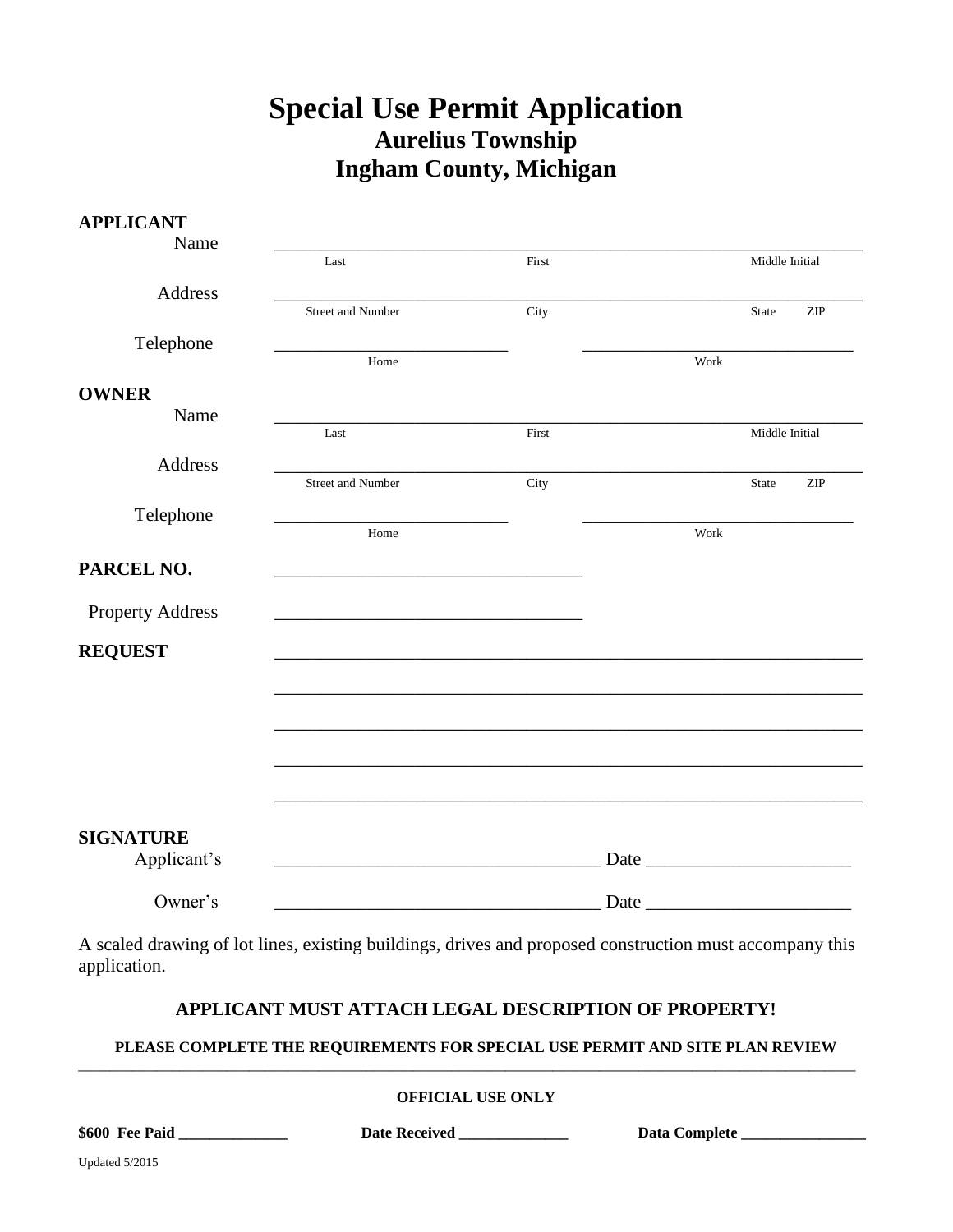# **DIVISION 2. - USES AUTHORIZED BY SPECIAL USE PERMIT**

FOOTNOTE(S):

--- (**3**) ---

**State Law reference—** Special land uses, MCL 125.286b.

## **Sec. 16-61. - Intent and purpose.**

(a)

Rather than permitting all of the many and varied land use activities within individual and limited zoning districts, it is the intent of this chapter to provide a set of procedures and standards for specific uses of land or structures that will allow, on one hand, practical latitude for the investor or developer, but that will, at the same time, maintain sound provisions for the protection of the health, safety, and general welfare of the inhabitants of the township. In order to provide controllable and reasonable flexibility, this article permits detailed review of certain specified types of land use activities which, because of their particular and unique characteristics, require special consideration in relation to the welfare of adjacent properties and to the community as a whole. Land or structure uses possessing these characteristics may be authorized within certain zoning districts by the issuance of a special use permit. By such a procedure, safeguards upon each use which are deemed necessary for the protection of the public welfare may be reviewed, and the standards set forth within this chapter shall be considered and determined by the township planning commission and the board of trustees before issuing such special use permits.

(b)

The sections of this division, together with references in other articles of this chapter, designate specific uses that require a special use permit, and in addition, specify the procedures and standards which must be met before such permit can be issued.

*(Ord. No. 39, art. 7, § 7.1, 2-12-2002)*

# **Sec. 16-62. - Permit procedures.**

An application for a special use permit (SUP) for any land or structure use permitted under this article shall be submitted and processed under the following procedures:

(1)

*Submission of applications.* Any application shall be submitted through the zoning administrator on a special form for that purpose. Each application shall be accompanied by the payment of a fee as established by the board of trustees to cover the costs of processing the application.

(2)

*Data required.* Every application shall be accompanied by the following information and data:

a.

An application form completed in full by the applicant, including statements of supporting evidence addressing each of the required findings specified in subsection  $16-62(5)$  $16-62(5)$ . It shall be the responsibility of the applicant to provide documentation, evidence and proof of compliance with the specific and general criteria contained in this chapter.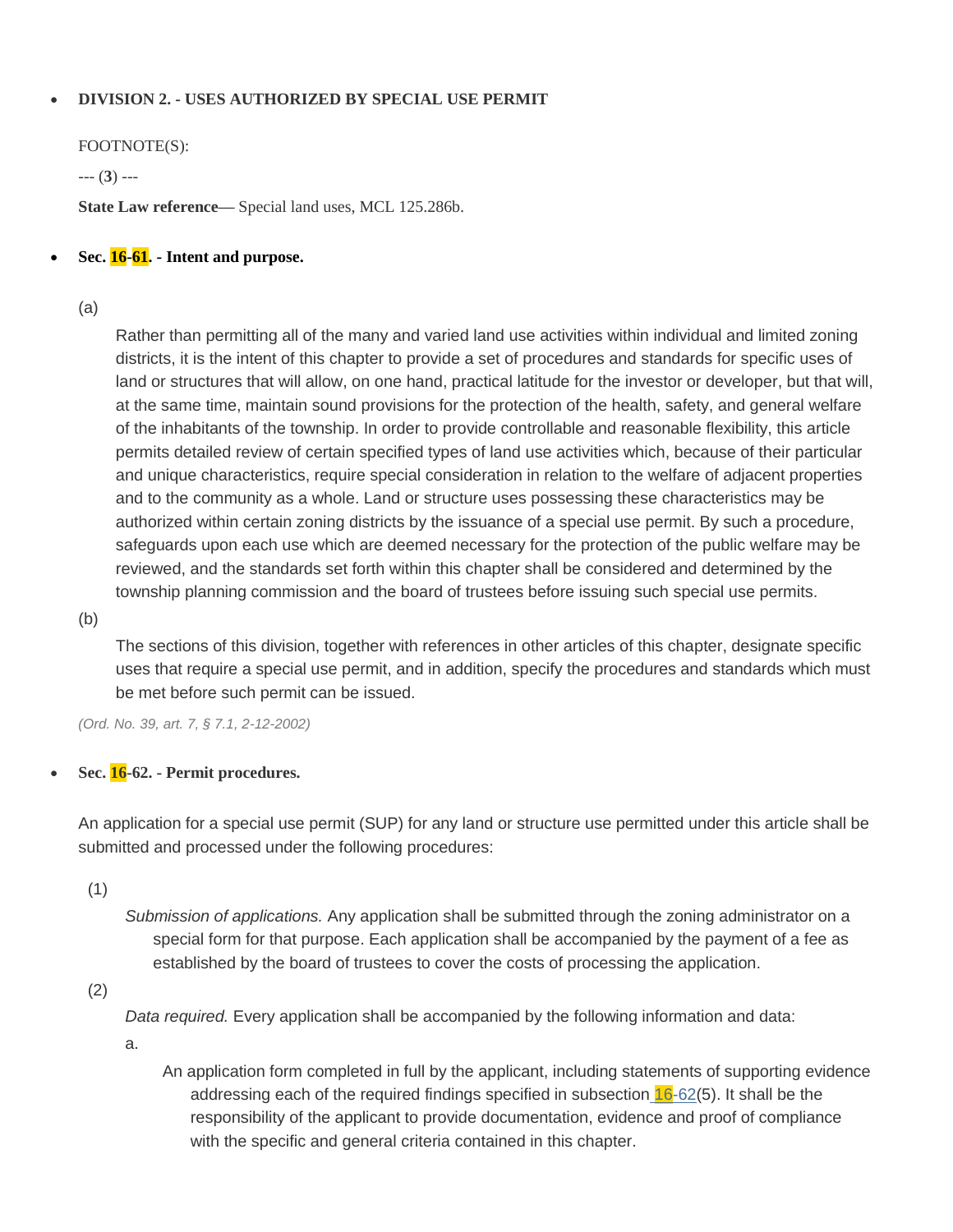An accurately drawn site plan containing all of the requirements listed in subsection [16-86\(](https://www.municode.com/library/)c). The zoning administrator may require that up to 20 copies of the site plan be submitted with the application.

#### (3)

*Zoning administrator's review.* The zoning administrator shall review each application to insure that all required and necessary information has been received. An incomplete application shall be returned with a letter indicating its deficiencies. A complete application shall be transmitted to the township planning commission.

#### (4)

*Action by the planning commission.* The planning commission shall conduct at least one public hearing following a determination that the site plan, as proposed, complies with the provisions of this chapter. Notice of the hearing shall be published in a newspaper of general circulation in the township not less than 15 days before the date of the hearing.

#### (5)

*Basis of planning commission decisions.* The planning commission's decision shall be based upon compliance with the specific requirements contained elsewhere in this chapter and the general standards listed in this section:

#### a.

The proposed use and activities shall be consistent with the goals, policies and objectives of the comprehensive development plan.

#### b.

Essential public facilities are adequate or can be made adequate to serve the proposed use. Specifically, existing roads, schools, stormwater drainage, fire protection, police and emergency medical care are adequate or can be made adequate without detriment to the economic welfare of the community.

#### c.

The proposed use and activities will not have a substantial permanent adverse effect on the market value of surrounding property.

# d.

The proposed use and activities are located so that it will not have a substantial adverse impact on the natural resources, either directly or indirectly. Specifically, natural resources include prime and unique agricultural soils, wetlands, lakes, rivers, streams, floodplains, county drains, woodland areas, water recharge areas, and major mineral deposits.

#### e.

The proposed use and activities will cause no hazard to surrounding and nearby property nor any conflict with or unreasonable disturbance to the existing use and quiet enjoyment of surrounding or nearby property.

#### (6)

*Statements of conclusion.* Upon conclusion of these procedures, the planning commission shall transmit a written recommendation to the board of trustees setting forth the reason for the acceptance, denial, or modification of the special use permit application based on the general standards listed in subsection [16-62\(](https://www.municode.com/library/)5).

b.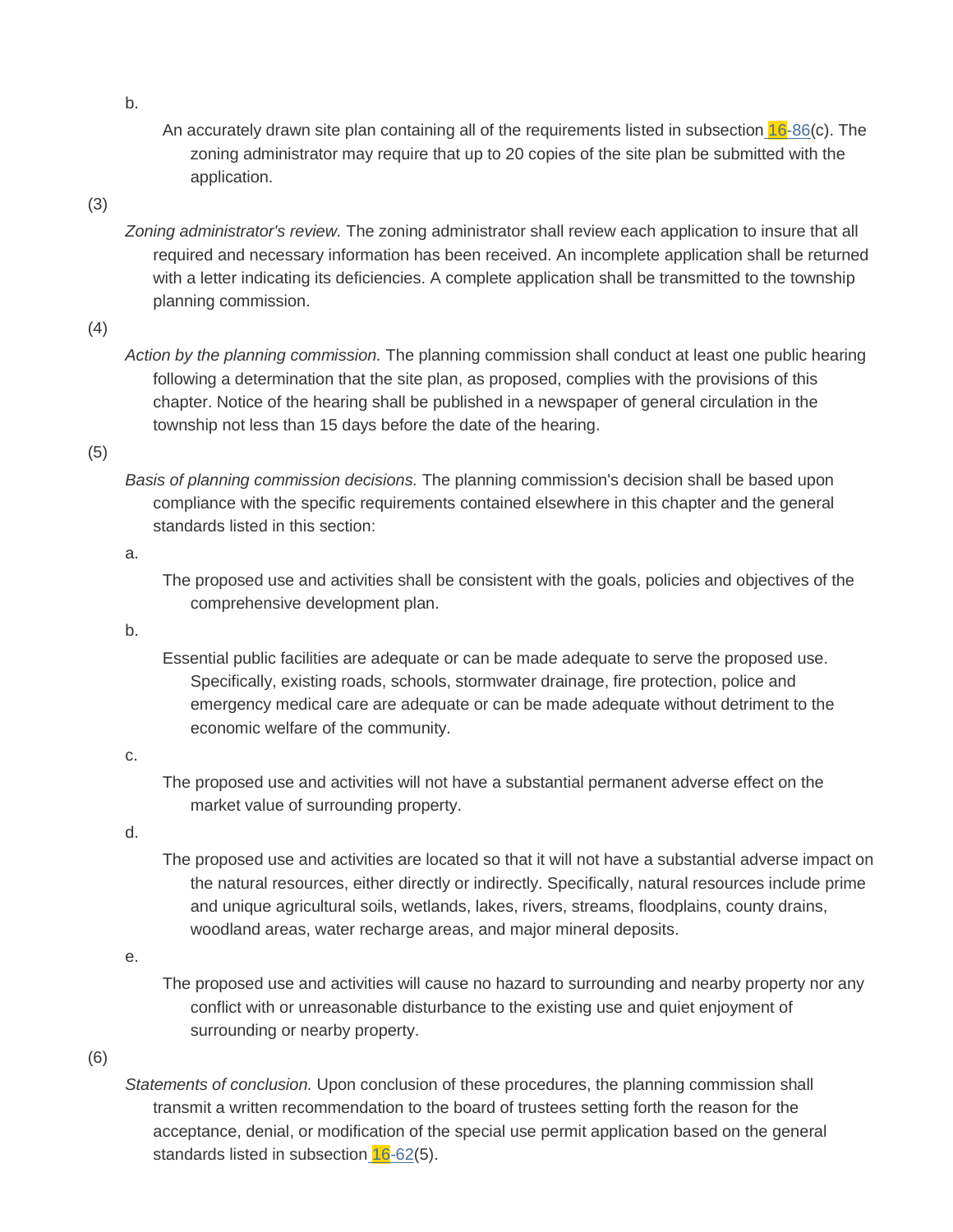(7)

*Conditions of approval.* The planning commission may recommend reasonable conditions in conjunction with the approval of a special use permit. These may include conditions necessary to insure compliance with the standards contained in this or other applicable ordinances and regulations. The conditions may include conditions necessary to insure that public services and facilities affected by the proposed land use or activity will be capable of accommodating increased service and facility loads caused by the land use or activity, to protect the natural environment and conserve natural resources and energy, to insure compatibility with adjacent uses of land, to promote the use of land in a socially and economically desirable manner and to protect the health, safety and welfare of the township and its residents.

(8)

*Performance guarantee.* The planning commission may recommend that a performance guarantee be furnished to insure compliance with the conditions imposed with the granting of a special use permit. The amount and type of guarantee shall be proposed by the planning commission and acted upon by the board of trustees. It shall be reasonable, appropriate and commensurate with the scope of the project. The amount of the performance guarantee shall be reduced at a rate equal to the percent of work completed on the required improvements as work progresses. A financial guarantee shall not be applied to the project itself but only to the features of the project which are deemed necessary to protect the health, safety and welfare of the township.

*(Ord. No. 39, art. 7, § 7.2, 2-12-2002; Ord. No. 39.08, § 4, 10-10-2006; Ord. No. 39.08(Amend.), 5-12-2009)*

#### **Sec. 16-63. - Issuance of special use permits.**

(a)

*Effective date of special use permit.* The special use permit shall become effective when the application has been approved by the board of trustees after review by the planning commission.

(b)

*Issuance of special use permits.* A special use permit shall be issued in writing specifying all conditions of approval, the specific requirements for compliance and a copy of the site plan stamped, approved and signed by the zoning administrator.

(c)

*Duration of special use permit.* A special use permit shall be valid as long as the permitted use continues in accordance with the conditions, requirements, and site plan included in the permit. If there is not compliance with the terms of the special use permit within 12 months of issuance of the special use permit, then it shall automatically expire and be of no further effect or validity. The zoning administrator shall notify the applicant, in writing, mailed to the address listed on the application that a special use permit has expired.

(d)

*Abandonment.* Approved uses, except seasonal uses, which cease for a period of 180 days, are hereby considered abandoned, and any such abandonment shall render the special use permit null and void. Seasonal uses which cease for a period of one year shall become null and void. Any use following an abandonment must meet the requirements of this chapter and will require a new special use permit as required by this chapter. For purposes of this section, seasonal uses shall be defined as uses which require or are affected or caused by certain weather availability.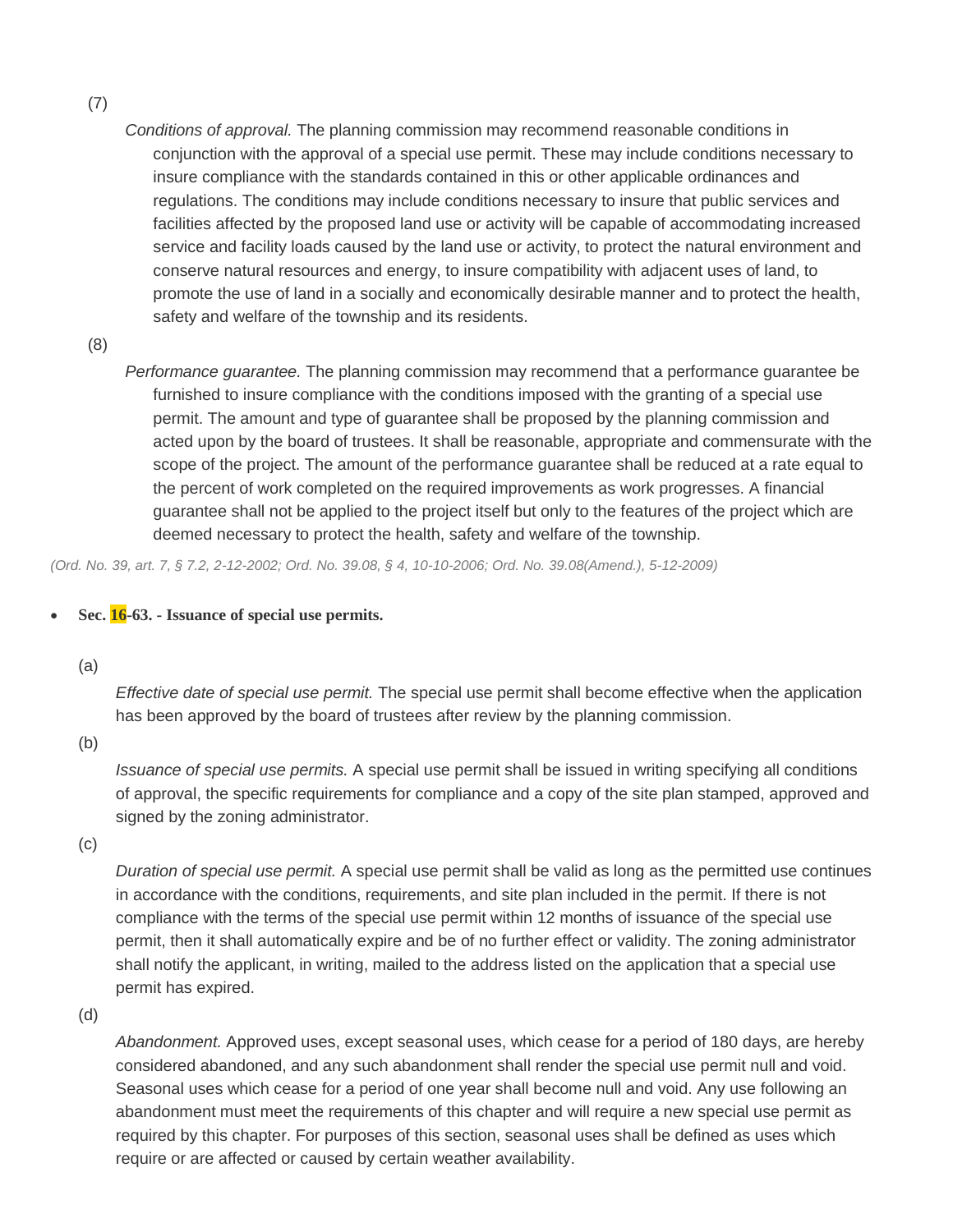(e)

*Reapplication.* No application for a special use permit which has been denied, wholly or in part, by the board of trustees, shall be resubmitted until the expiration of one year from the date of such denial except on the grounds of newly discovered evidence or proof of changed conditions.

*(Ord. No. 39, art. 7, § 7.3, 2-12-2002)*

**Sec. 16-64. - Transfer and/or modification of special use permit.**

## (a)

# *Transfer of a special use permit.*

(1)

In order to ensure continued compliance with the terms of this chapter and a special use permit issued under it, each special use permit shall specify reasonable terms for transfer of a valid special use permit from the present land owner or operator to a subsequent owner or operator. The responsibility for the transfer shall be that of the permit holder of record. Failure of a special use permit holder to properly transfer a special use permit shall not release the permit holder of record from ordinance penalties for any subsequent action undertaken on the land in violation of the terms of the special use permit.

(2)

Transfer of a special use permit shall be made on a form supplied by the zoning administrator for that purpose. Proper completion of the form shall require documentation of assumption by the new owner of an interest in the land/operation and a written agreement that the new owner/operator will assume the obligations and responsibilities specified in the special use permit, including any financial guarantees required by the special use permit.

(3)

When such transfer has been properly completed and any financial guarantee has been properly deposited with the township by the new permit holder, any financial guarantee on deposit with the township by the previous permit holder shall be returned. The foregoing notwithstanding, no financial guarantee shall be released until any pending remedial or other activity to achieve compliance with the terms of this chapter has been completed.

(b)

*Modification of a special use permit.* Modification of an existing special use permit, including expansion, shall be considered and processed according to the provisions of [section](https://www.municode.com/library/)  $16-62$ , permit procedures, except that the original special use permit cannot be revoked.

*(Ord. No. 39, art. 7, § 7.4, 2-12-2002)*

- **Secs. 16-65—16-84. - Reserved.**
- **DIVISION 3. - SITE PLAN REVIEW Modified**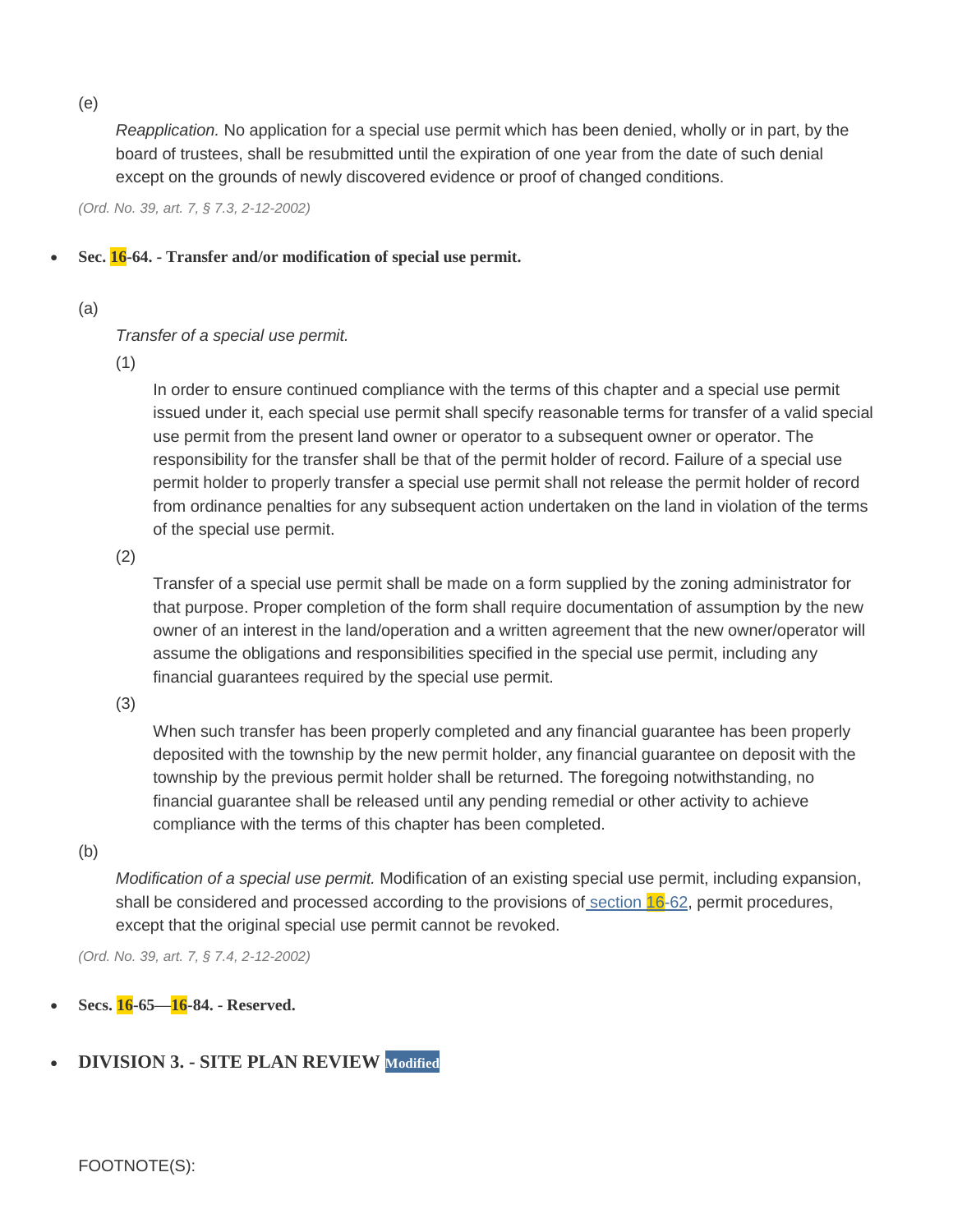--- (**4**) ---

## **State Law reference—** Site plan, MCL 125.286e.

**Sec. 16-85. - Intent and purpose.**

It is the purpose of this division to require site plan review approval for certain buildings, structures, and uses that can be expected to have a significant impact on natural resources, environmental quality, traffic patterns and the character of future development in the vicinity. The requirements contained in this article are intended to reduce hazards to life and property due to fire, flooding, soil erosion, inadequate surface water drainage, inadequate sewage disposal systems, pollution, and other hazards; and to facilitate the provision of a system of roads, streets, parking, storm sewers, public education, and other public needs. These requirements are further intended to promote orderly development and harmonious design in order to conserve the value of existing development and property. Finally, it is the purpose of the section to specify standards and data requirements which shall be followed in the preparation of site plans as required by this chapter.

*(Ord. No. 39, art. 8, § 8.1, 2-12-2002)*

# **Sec. 16-86. - Approval of site plan required.**

(a)

Site plan review is required as follows:

(1)

For all uses permitted by special use permit.

(2)

For all uses permitted by site plan approval.

(3)

All commercial and industrial activities shall require site plan approval.

(4)

For all uses requiring ten or more parking spaces.

(5)

For all uses which use, store, or generate hazardous substances in quantities greater than 100 kilograms per month, equal to approximately 25 gallons or 220 pounds, excluding agricultural uses.

A site plan shall be reviewed and approved by the planning commission prior to the establishment of any new land use, change of use, addition to an existing use, or the erection of any structure in any zoning district for any use requiring site plan approval.

(b)

*Data required for application form.* A complete application form shall include the following data:

(1)

The applicant's name, address and phone number in full.

(2)

Proof of property ownership, and whether there are any options on the property, or any liens against it.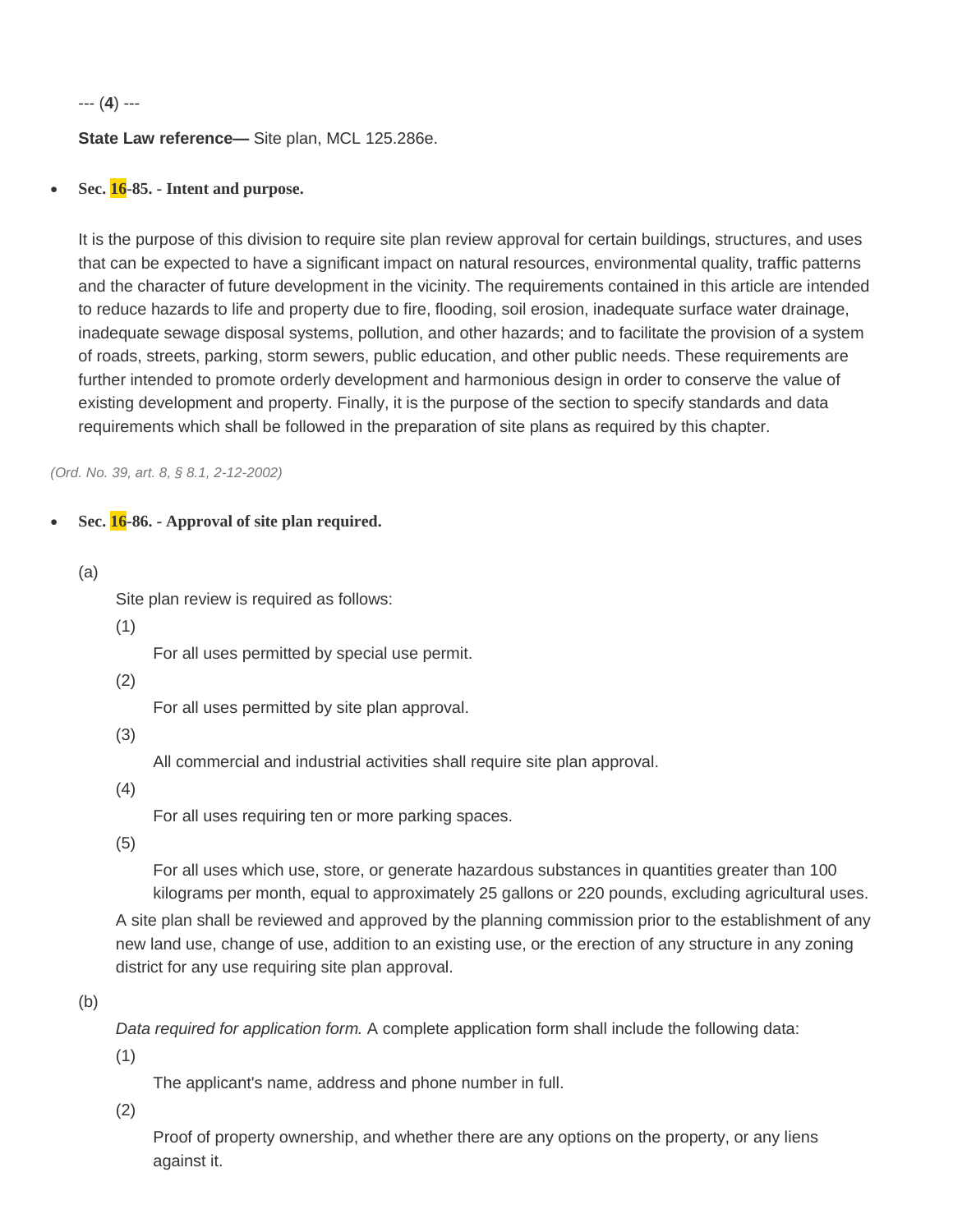(3)

A signed statement that the applicant is the owner of the property or officially acting on the owner's behalf.

(4)

The name and address of the owner of record if the applicant is not the owner of record and the signature of the owner.

(5)

The address and/or parcel number of the property.

(6)

Project title.

(7)

Project description, including but not limited to the total number of structures, units, bedrooms, square feet, gross and useable floor area, carports or garages, employees by shift, amount and type of recreational and open space, and related information as pertinent or otherwise required by this chapter. Also the hours of operation including shifts, if applicable, and the largest number of employees anticipated on the site at any one time.

(8)

Name and address of developer, if different from the applicant.

(9)

Name and address of the engineer, architect and/or land surveyor preparing the plan.

(10)

The gross and net acreage of all parcels in the project.

(11)

Project schedule including phasing information, if applicable.

(12)

A hazardous substances report form.

(13)

Michigan environmental permits checklist.

(14)

A Pollution Incident Prevention Plan, P.I.P.P., if applicable.

(c)

*Data required for site plans.* The following information shall be provided on all site plans and accompany the land use permit application. Each site plan shall be provided at a scale of one inch equals 100 feet. All information depicted shall be designed by a licensed professional engineer or land surveyor.

(1)

A survey of the property showing property dimensions, angles, lot area and including a legal description, a north arrow, the seal of the professional preparing the plan and a date, or revision date if applicable.

(2)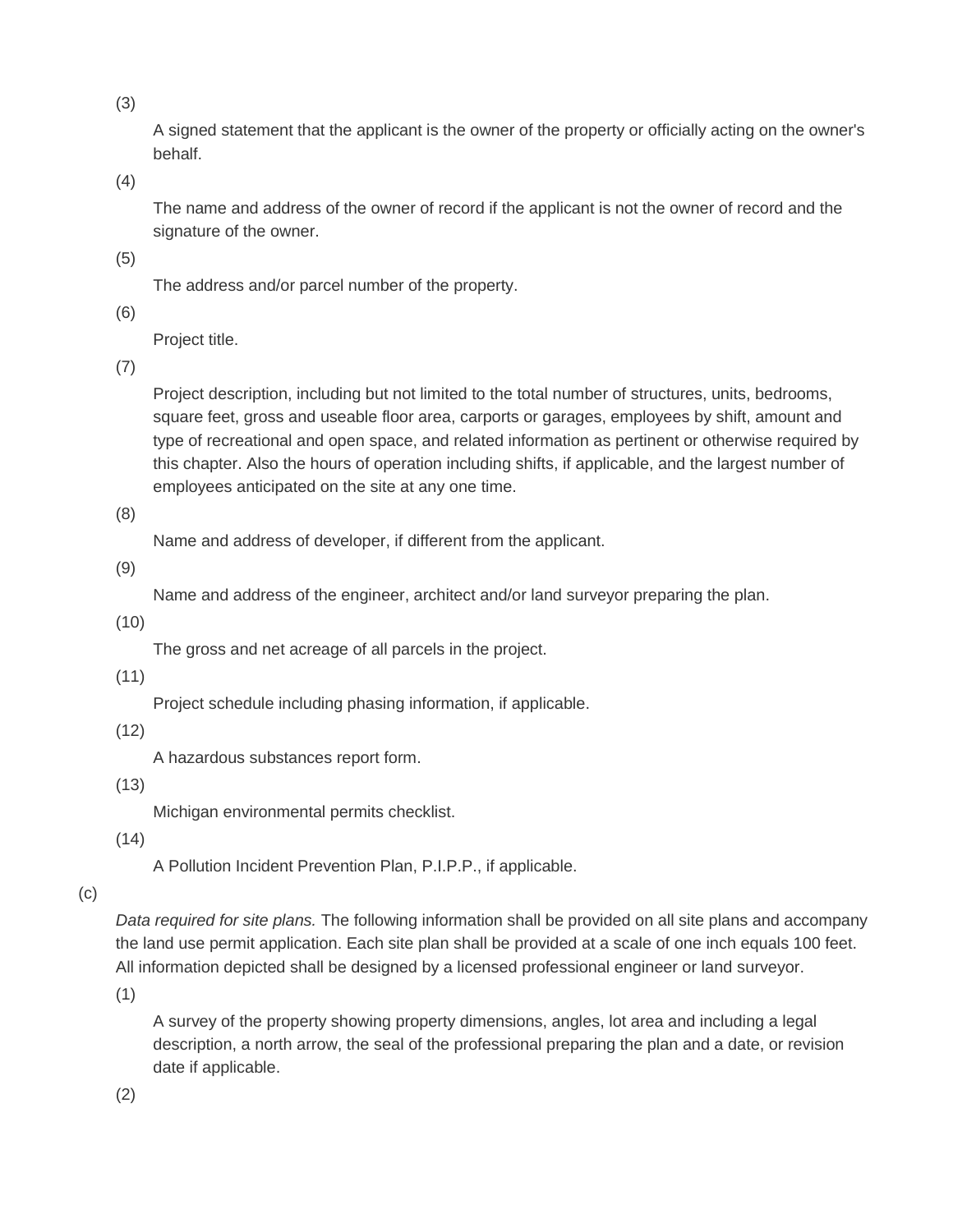Location of natural features such as, but not limited to, the location and type of existing soils, woodlots and other existing vegetation, streams, floodplains, county drains, lakes, ponds, topography at two-foot intervals within 200 feet of the site.

(3)

Location and dimensions of existing structures within 200 feet of the site with an indication as to which on-site structures are to be retained and which are to be removed or altered. Also, public and private groundwater supply wells on-site and within 50 feet of the perimeter of the site.

(4)

Location and dimensions of proposed structures, including roof overhangs, drainage locations, base floor elevations, septic systems and other wastewater treatment systems including the location of the septic tank and the drainfield.

(5)

Location and dimensions of existing public rights-of-way, including paving material; private easements of record; and deed restrictions.

(6)

Location and dimensions of all impervious surfaces including roof of building, proposed rights-ofway (including cross-sections), acceleration/deceleration lanes, driveways, parking and loading/unloading spaces including dimensions, maneuvering lanes including directional information, and sidewalks. Proposed traffic control measures, proposed street names and barrier free parking information shall also be indicated.

(7)

A vicinity sketch showing the location of the site in relation to the surrounding land uses and roadways within 2,000 feet of the proposed use at a scale of 1″1,000′.

(8)

Location of existing and proposed utilities, wells, storm drains, as well as any easements that exist or are proposed to be established for the installation, repair, or maintenance of utilities.

(9)

Proposed location of trash receptacles, light fixtures, and accessory structures and uses, including signs.

(10)

Typical straight cross-section including slope, height, and width of berms and type of ground cover, and height and type of construction of wall or fence including footings.

(11)

A complete landscape plan showing materials to be retained, location, spacing, type and size of proposed plant materials, and identification of landscape maintenance program including statement that all diseased, damaged, or dead materials shall be replaced in accordance with standards of this chapter.

(12)

Location and dimension of exterior drains, dry wells, catch basins, retention and/or detention areas, sumps, and other facilities designed to collect, store or transport stormwater or wastewater as well as point of discharge.

(13)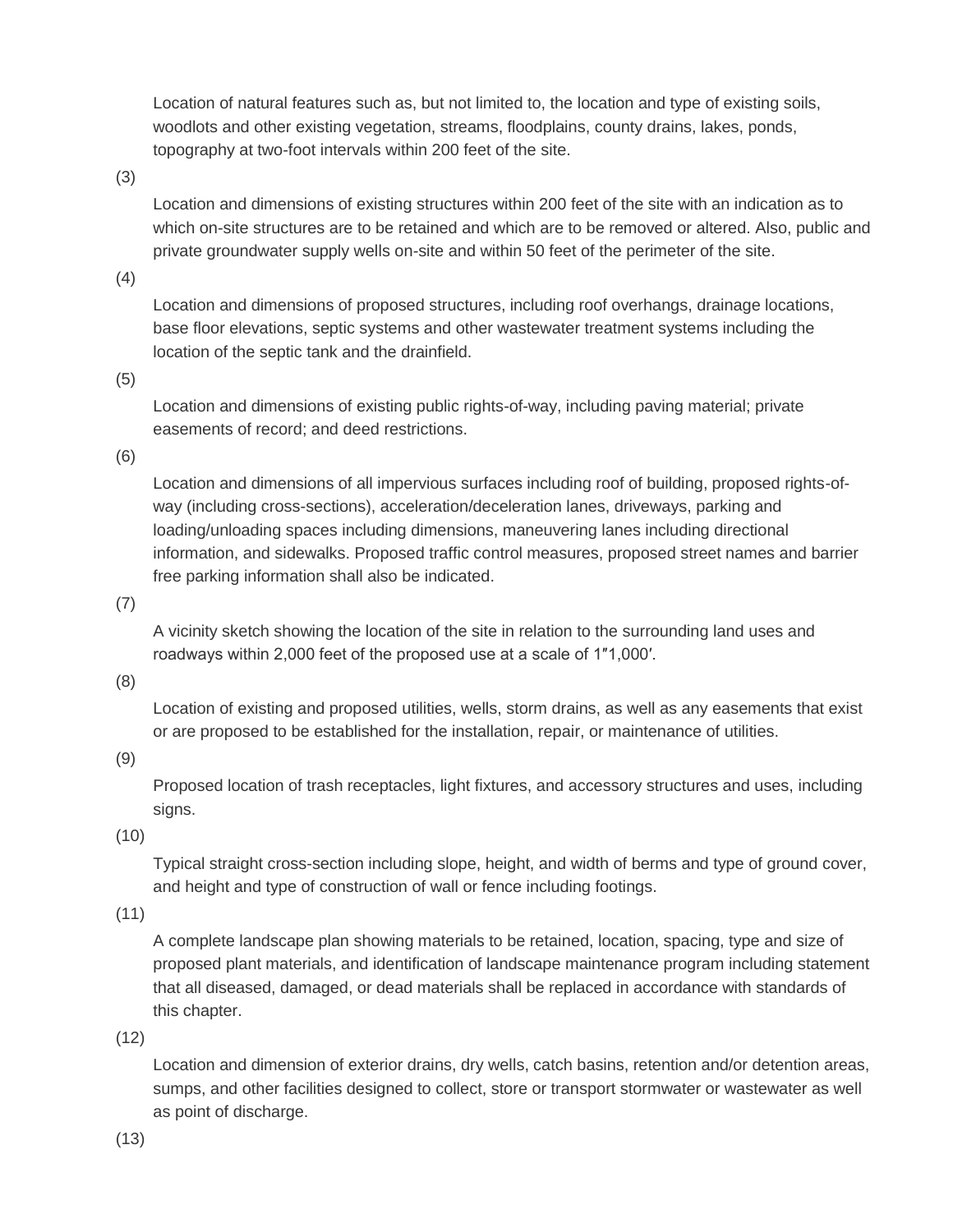Location and specifications for any existing or proposed storage of any chemicals, salts, flammable or hazardous materials as well as any required containment structures or clear zones.

(14)

Areas to be left undisturbed during construction shall be so indicated on the site plan and shall be so identified on the ground so as to be obvious to construction personnel.

(15)

The location and size of interior and exterior areas and structures to be used for storage, use, loading/unloading, recycling, or disposal of hazardous substances.

 $(16)$ 

Location of all underground and above ground storage tanks for such uses as fuel storage, waste oil holding tanks, chemical storage, hazardous waste storage, collection of contaminated stormwater or wash water, and all similar uses.

(17)

Delineation of areas on the site which are known or suspected of being contaminated, together with a report on the status of site cleanup.

(18)

Any other information as deemed necessary to enable the planning commission to determine if the proposed site plan conforms to the requirements of this chapter.

*(Ord. No. 39, art. 8, § 8.2, 2-12-2002)*

**Sec. 16-87. - Site plan approval standards.**

Each site plan shall conform to the following applicable provisions of this chapter and the standards listed in this chapter:

(1)

*Site design.* Site plans shall demonstrate that all elements including but not limited to buildings, parking areas, signs, walls, fences, and the like are harmoniously and efficiently organized in relation to topography and other natural features of the lot. They shall also be designed to minimize adverse effects on the site and adjacent properties.

a.

Landscape is preserved in its natural state as far as practical, by minimizing the removal of trees and other natural vegetation. The development does not detrimentally effect or destroy natural features and incorporates such features into the development's site design. The proposed development respects the natural topography and minimizes the amount of cutting, filling and grading requirements.

b.

The planning commission shall encourage and support innovative site design which minimizes the use of impervious cover and provides for on-site stormwater treatment. This includes but is not limited to the use of one-way parking aisles, the reduction of the number of entrance and exit drives, the use of native landscaping within buffer areas, traffic islands and cul-de-sacs and the use of bioretention areas within parking lots to provide stormwater management, and the placement of pavement and other impervious surfaces out of low areas such as swales and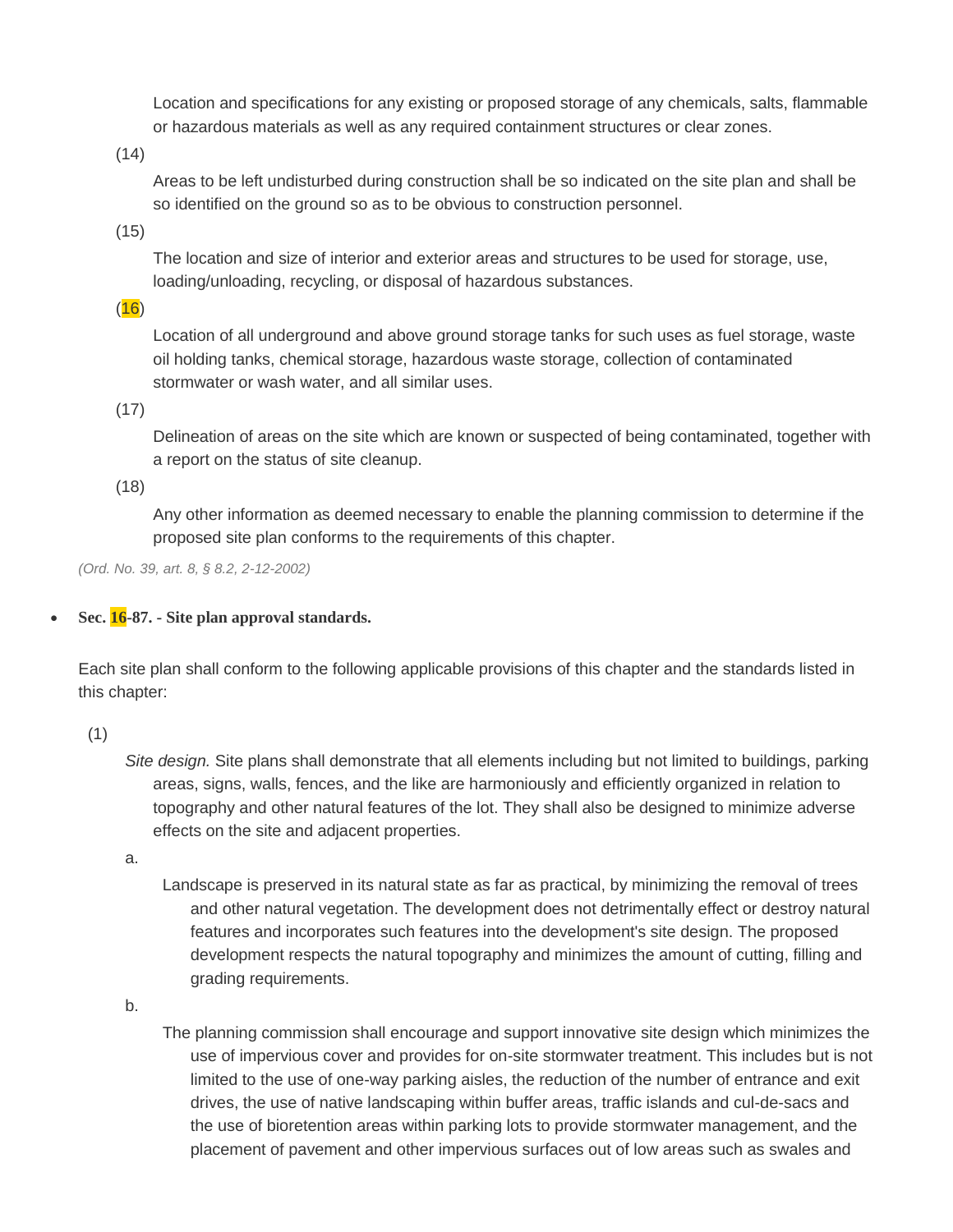valleys by keeping the roads and parking areas high in the landscape and along ridges wherever possible.

## (2)

*Natural features.* Site plans shall demonstrate that as many natural features as possible have been retained, particularly where such features provide a buffer between adjoining properties or assist in preserving the general appearance of the neighborhood or help control soil erosion or stormwater.

a.

The proposed development respects floodways and/or floodplains on or in the vicinity of the subject property.

#### b.

The development will not substantially reduce the natural retention storage capacity of any watercourse, thereby increasing the magnitude and volume of flood at other locations.

#### c.

Site drainage is designed so that stormwater is not directly discharged into a wetland area whenever possible. Specifically, stormwater is pretreated to remove pollutants and sediments and slow the water's velocity before it enters the wetland.

## d.

The proposed activity shall not result in the destruction of critical wildlife and waterfowl or fishery habitat.

#### e.

There shall be no less harmful, feasible and prudent alternatives to the proposed activities. The plan meets the standards of other local, state and federal agencies, where applicable, and the approval of these agencies has been obtained or is assured.

# (3)

*Vehicular and pedestrian traffic.* Site plans shall fully conform to the driveway and traffic standards of the state department of transportation and the county road commission. Further, the site plan shall demonstrate that there is a proper relationship between existing and proposed roadways, parking areas, and that the safety and convenience of pedestrian and vehicular traffic has been assured.

# (4)

*Public safety.* Site plans shall fully conform with the applicable fire safety and emergency vehicle access requirements of the building code adopted by the township.

# (5)

*Drainage.* Site plans shall fully conform to the county drain commission standards.

# (6)

*Erosion.* Site plans shall fully conform to the county soil erosion and sedimentation control ordinance.

(7)

*Hazardous waste management.* Site plans shall demonstrate that reasonable precautions will be taken to prevent hazardous materials from entering the environment.

a.

Sites at which hazardous substances are stored, used or generated shall be designed to prevent spills and discharges to the air, surface of the ground, groundwater, lakes, streams, rivers and wetlands.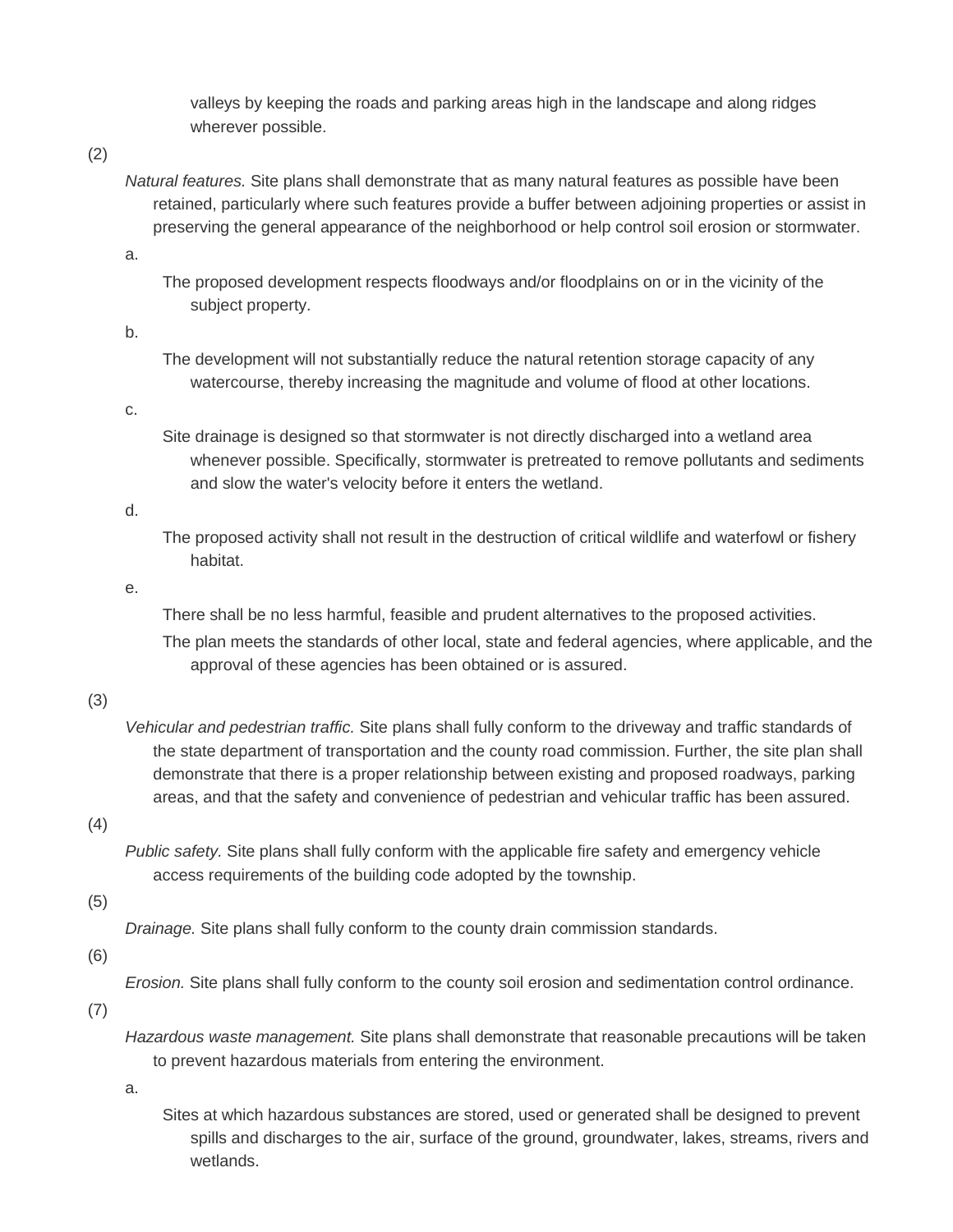Secondary containment for above ground areas where hazardous substances are stored or used shall be provided. Secondary containment shall be sufficient to store the substance for the maximum anticipated period of time necessary for the recovery of any released substance.

c.

General purpose floor drains shall only be allowed if they are approved by the responsible agency for connection to a public sewer system, an on-site closed holding tank (not a septic system), or regulated through a state groundwater discharge permit.

d.

State and federal agency requirements for storage, spill prevention, record keeping, emergency response, transport and disposal of hazardous substances shall be met. No discharges to groundwater, including direct and indirect discharges, shall be allowed without required permits and approvals.

(8)

*Public health.* Site plans shall fully conform to the requirements of the state department of environmental quality and the county health department.

(9)

*Compliance.* Site plans shall fully conform with all applicable state and federal statutes.

*(Ord. No. 39, art. 8, § 8.3, 2-12-2002)*

**Sec. 16-88. - Action on site plans.**

(a)

*Preapplication conference.* Prior to the submission of an application for site plan review, all applicants are strongly encouraged to participate in a preapplication conference with the zoning administrator. The purpose of the conference is to allow an exchange of information and a preliminary review of the proposal prior to the application being made to the township. The conference will ideally include all of the following:

(1)

A visit to the proposed site by the applicant and the zoning administrator before plans are submitted to the township;

(2)

An opportunity for the applicant to have any questions answered;

(3)

An opportunity for the zoning administrator to review procedures, standards and regulations of the township with the applicant.

(b)

*Submission of application for site plan review.* An application for site plan review shall be submitted to the planning commission on a special form designed for that purpose as adopted by the planning commission. Each application shall be accompanied by the payment of a fee in accordance with a "schedule of fees" adopted by resolution of the board of trustees. The applicant shall provide 20 copies of the proposed site plan to the zoning administrator. The zoning administrator shall review the submittal

b.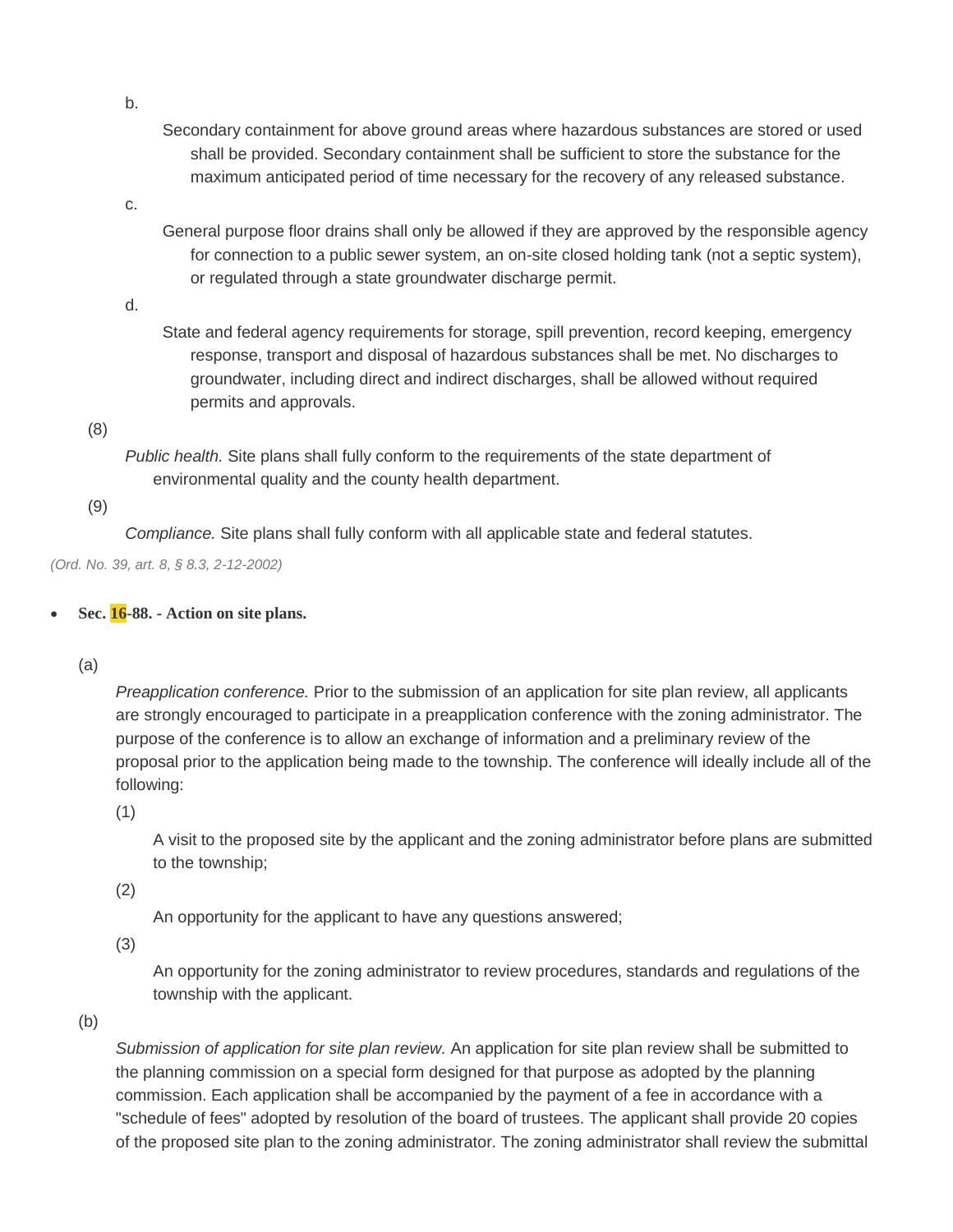to determine that all the required information has been provided. Upon finding that the site plan is complete, the zoning administrator shall place the site plan on the planning commission's agenda.

(c)

*Action.* The planning commission shall disapprove, approve, or approve with conditions the site plan. Any conditions required by the planning commission, together with the reasons for those conditions, shall be provided in writing to the applicant.

(d)

*Approval of site plans.* A site plan shall be approved if it contains the information required by and is in compliance with the zoning ordinance, the conditions imposed pursuant to the ordinance, and other township planning documents.

(e)

*Approved site plans.* Two copies of the approved site plan, including any written conditions, shall be maintained by the zoning administrator for future review and enforcement activities. One copy shall be returned to the applicant. Each copy shall be signed and dated by the planning commission chairperson. If any variance was granted by the zoning board of appeals, written evidence of the variance shall be filed with the site plan and a copy provided to the applicant.

*(Ord. No. 39, art. 8, § 8.5, 2-12-2002)*

## **Sec. 16-89. - Conformity to approved site plans.**

Property which is the subject of an approved site plan must be developed in strict compliance with the approved site plan and any amendments thereto which have been approved by the planning commission. If construction does not conform with approved site plan, the approval shall be revoked. Upon revocation of such approval, all construction activities shall immediately cease upon the site, other than actions taken to correct the violation.

*(Ord. No. 39, art. 8, § 8.6, 2-12-2002)*

**Sec. 16-90. - Amendments.**

Site plan amendments shall require the approval of the planning commission and shall be reviewed and considered in the same manner as the original site plan. A site plan amendment shall be approved if the planning commission finds that the change will not adversely affect the initial reason for granting approval.

*(Ord. No. 39, art. 8, § 8.7, 2-12-2002)*

**Sec. 16-91. - Appeals.**

A person aggrieved by the decision of the planning commission may have that decision reviewed by the zoning board of appeals, provided that the petition for appeal is filed within 15 days of the planning commission decision.